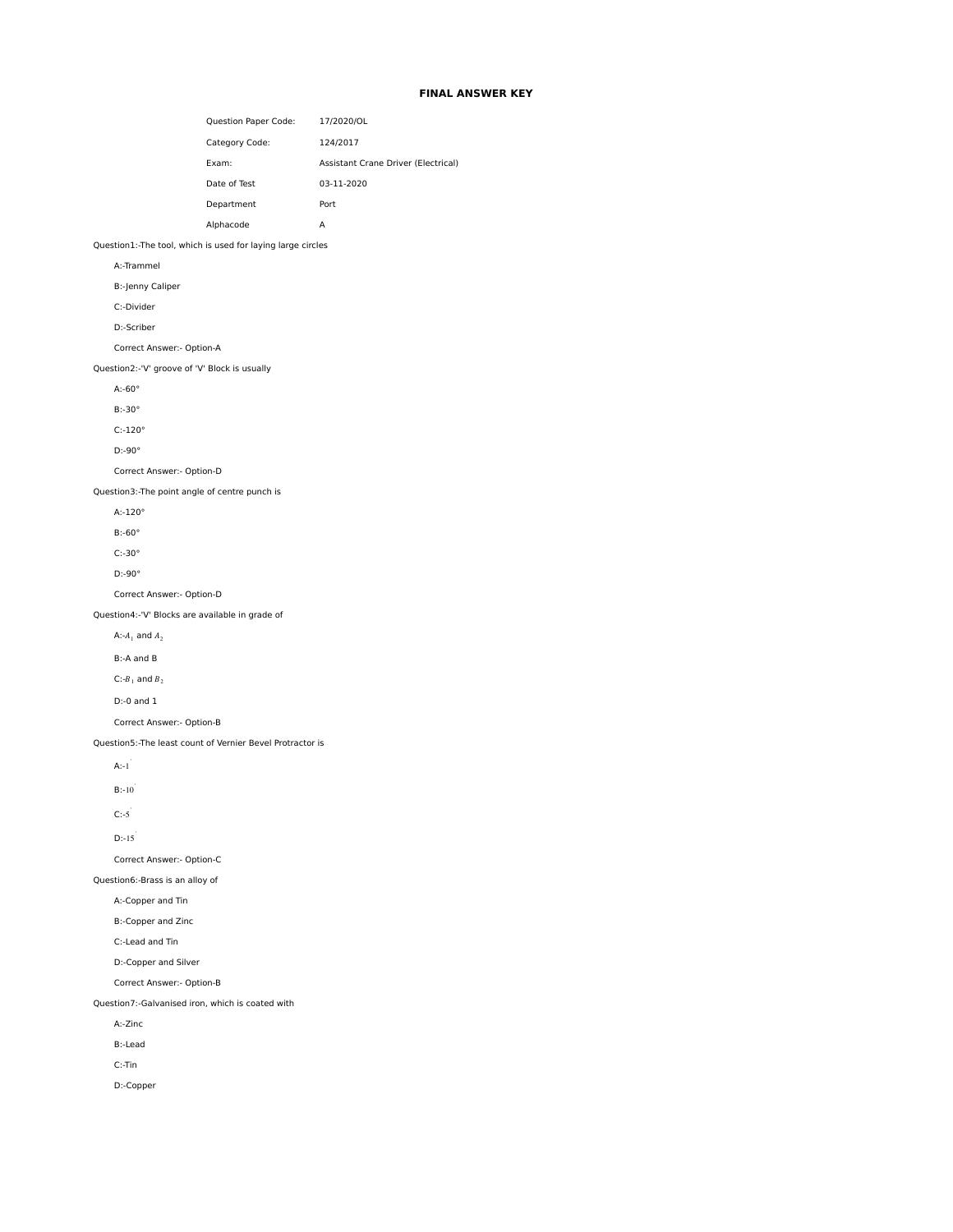Correct Answer:- Option-A

Question8:-Which one of the following is a part of combination set ?

A:-Stock

B:-Square head

C:-Thimble

D:-Beam

Correct Answer:- Option-B

Question9:-The size of a parallel jaw bench vice indicates

A:-Maximum opening of jaws

B:-Width of the jaw

C:-Length of the body

D:-Weight of the vice

Correct Answer:- Option-B

Question10:-The value of one micron is

A:-1 mm

B:-0.1 mm

C:-0.01 mm

D:-0.001 mm

Correct Answer:- Option-D

Question11:-'Watt' is the unit of

A:-Work

B:-Power

C:-Energy

D:-Force

Correct Answer:- Option-B

Question12:-The least count of a steel rule is

A:-1 mm

B:-2 mm

C:-0.5 mm

D:-0.2 mm

Correct Answer:- Option-C

Question13:-In a metric Vernier Caliper, 25 VSD is equal to 24 MSD. Then the least count will be

A:-0.01 mm

B:-0.02 mm

C:-0.03 mm

D:-0.04 mm

Correct Answer:- Option-D

Question14:-1 cubic meter is equal to

A:-1 Ltr

B:-100 Ltrs

C:-10000 Ltrs

D:-1000 Ltrs

Correct Answer:- Option-D

Question15:-Cupola furnace is used for producing

A:-Pig iron

B:-Mild steel

C:-Cast iron

D:-Stainless steel

Correct Answer:- Option-C

Question16:-Setting of Hacksaw Blade, is done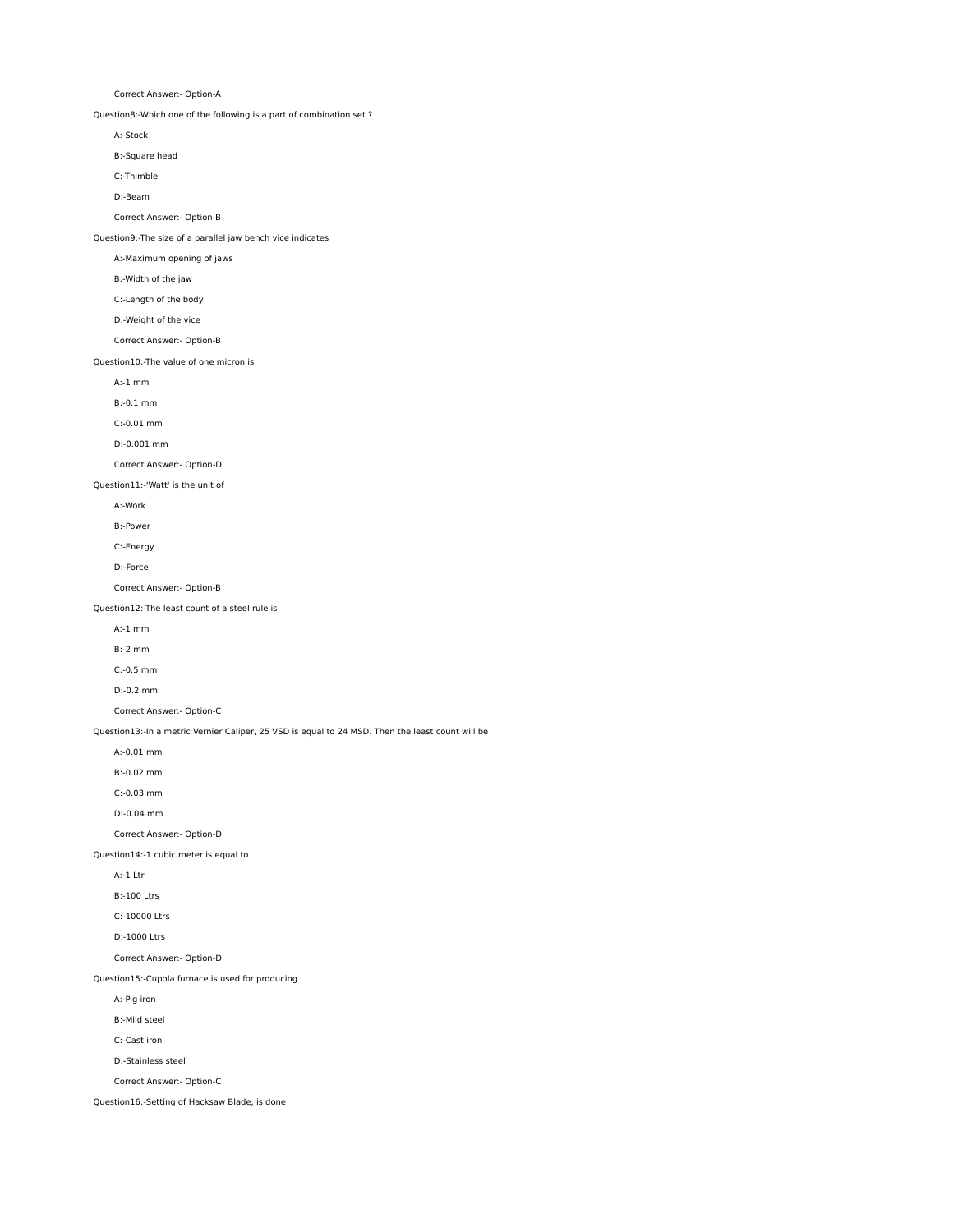A:-To prevent breakage of blade

B:-To get straight cutting

C:-To prevent binding when penetrating into the material

D:-To avoid wearing of blade

Correct Answer:- Option-C

Question17:-A twist drill of diameter 'd' mm rotates with an rpm of 'n'. Then the cutting speed of drill in m/mint is

A:- $\frac{\pi dn}{1000}$ 

B:- Π  $dn$ 

 $C:\frac{\pi d}{n}$ 

D:- $\frac{\pi d}{1000n}$ 

Correct Answer:- Option-A

Question18:-Which one of the following is an artificial abrasive ?

A:-Aluminium oxide

B:-Emery

C:-Sand stone

D:-Corundum

Correct Answer:- Option-A

Question19:-The process of re-conditioning the grinding wheel to make it cut better is known as

A:-Truing

B:-Honing

C:-Dressing

D:-Reaming

Correct Answer:- Option-C

Question20:-Name the forging operation by which the length of workpiece is reduced and cross section area is increased.

A:-Up setting

B:-Drawing

C:-Bending

D:-Twisting

Correct Answer:- Option-A

Question21:-Name the property of a material by which, it can be drawn into thin wires.

A:-Malleability

B:-Hardness

C:-Stiffness

D:-Ductility

Correct Answer:- Option-D

Question22:-Carburising is a process of

A:-Normalising

B:-Case hardening

C:-Annealing

D:-Tempering

Correct Answer:- Option-B

Question23:-The process of removing metal from the surface around a drilled hole to form a seat for a bolt head or nut is

A:-Counter sinking

B:-Counter boring

C:-Spot facing

D:-Tapping

Correct Answer:- Option-C

Question24:-The tool used to remove the taper shank drill from the machine spindle is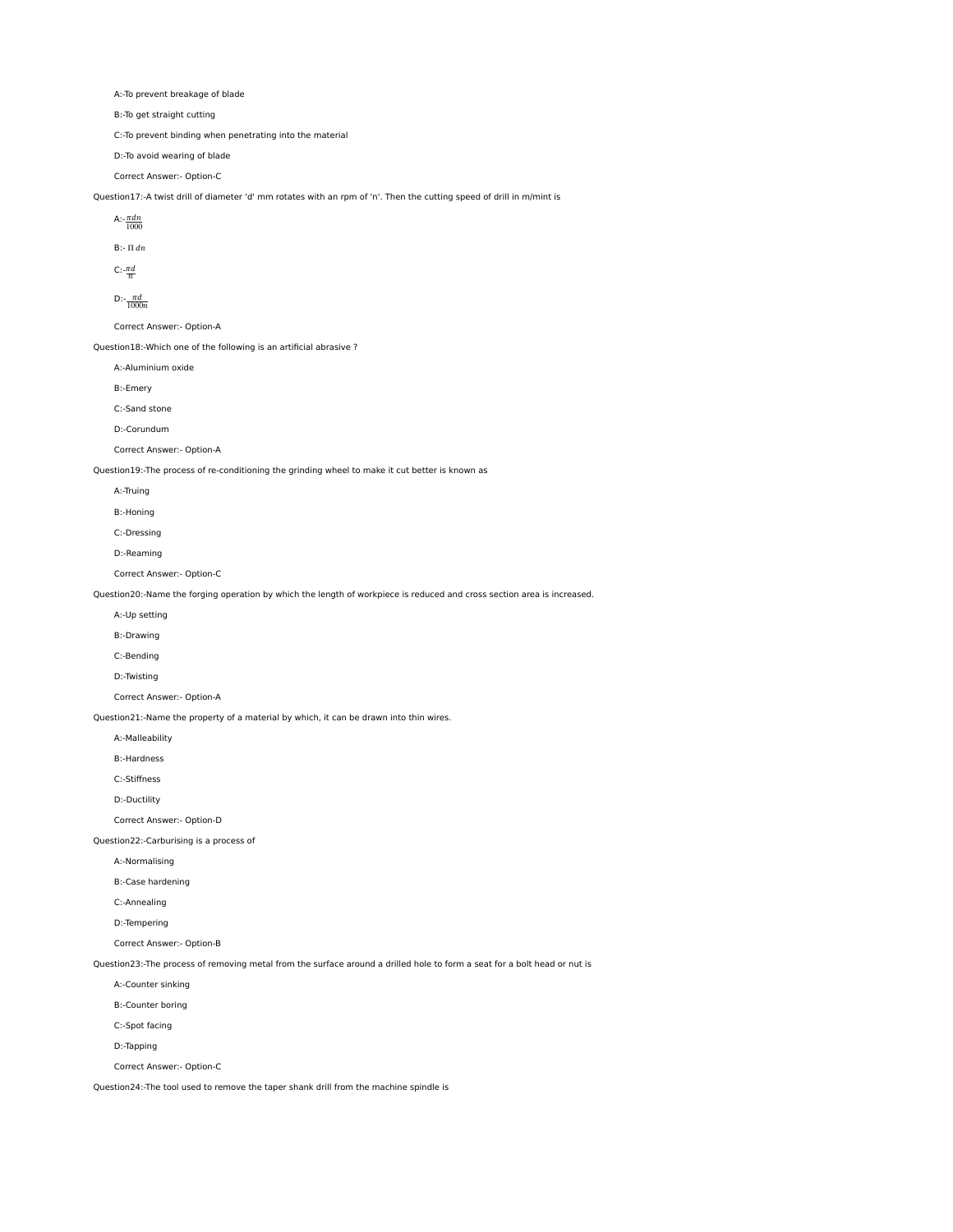A:-Sleeve

B:-Socket

C:-Punch

D:-Drift

Correct Answer:- Option-D

Question25:-As per BIS, a grinding wheel is specified as '51 A 46 L 5 V 23'. The term 'V' denotes

A:-Type of Abrasive

B:-Type of Bond

C:-Grain size

D:-Grade

Correct Answer:- Option-B

Question26:-Which one of the following term is related to slip gauge ?

A:-Glazing

B:-Wringing

C:-Second cut

D:-Loading

Correct Answer:- Option-B

Question27:-As per Indian Standard, there are four grades of slip gauge. They are

A:-Grade 1, 2, 3, 4

B:-Grade 0, 1, 2, 3

C:-Grade A, B, C, D

D:-Grade 00, 0, 1, 2

Correct Answer:- Option-D

Question28:-The size based on which all the dimensional deviations are given

A:-Basic size

B:-Actual size

C:-Upper deviation

D:-Lower deviation

Correct Answer:- Option-A

Question29:-The size of a component is given as  $25 \pm^{0.08}$  \_0.05 in a drawing. The tolerance of the component is

A:-0.13

B:-25.08

C:-0.03

D:-24.95

Correct Answer:- Option-A

Question30:-Which one of the following is a solid lubricant ?

A:-Grease

B:-Graphite

C:-Castor oil

D:-Lard oil

Correct Answer:- Option-B

Question31:-In a single start thread, the lead is equal to

A:-Half of pitch

B:-Double the pitch

C:-Pitch

D:-None of the above

Correct Answer:- Option-C

Question32:-The angle of acme thread is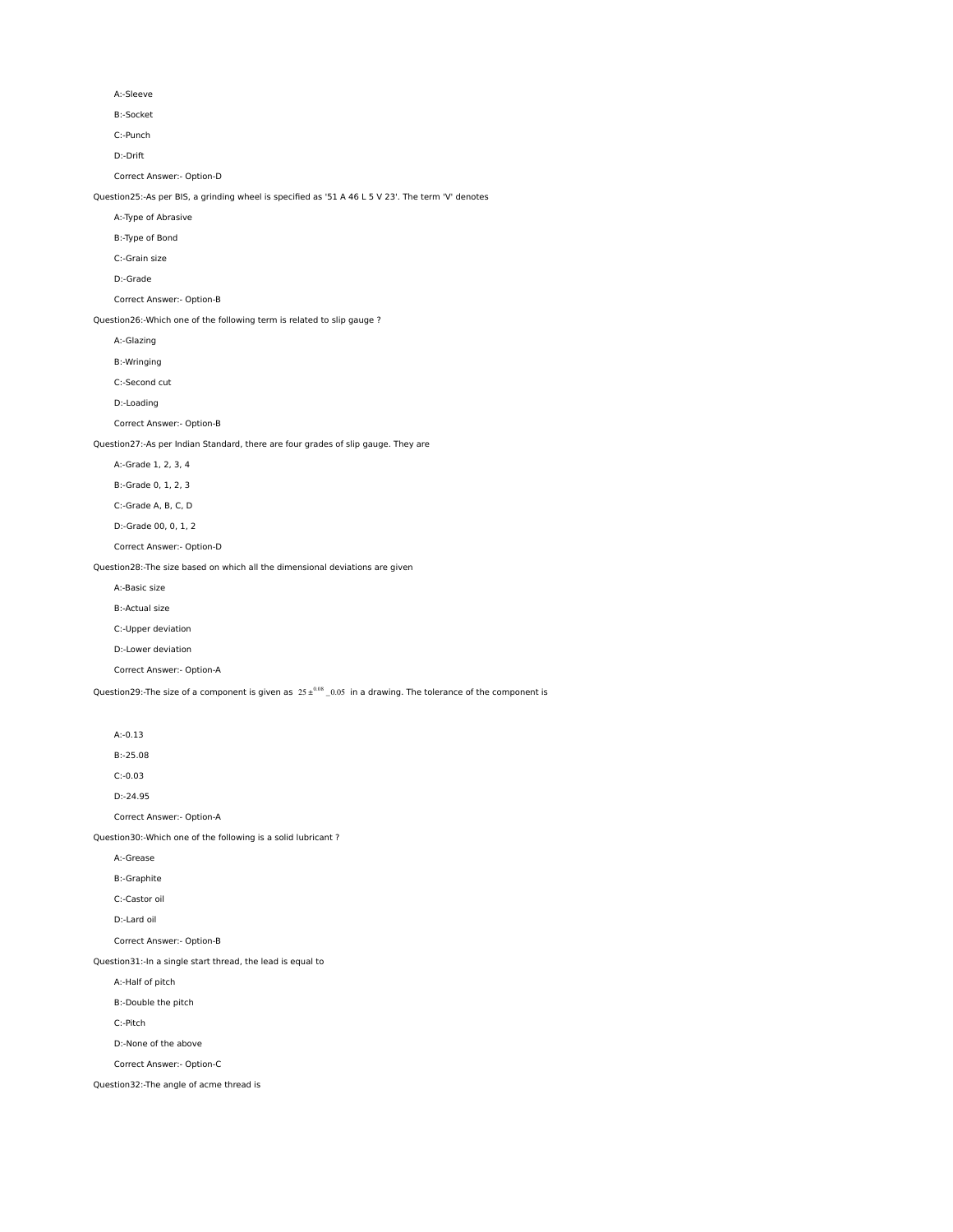A:-55°

B:-29°

C:-60°

D:-47°

Correct Answer:- Option-B

Question33:-Which one of the following tool angle is provided to avoid rubbing of the body of the tool with the workpiece ?

A:-Clearance angle

B:-Helix angle

C:-Rake angle

D:-Lip angle

Correct Answer:- Option-A

Question34:-For good gripping and appearance, which one of the lathe operation is performed ?

A:-Step turning

B:-Finishing

C:-Knurling

D:-Taper turning

Correct Answer:- Option-C

Question35:-TPI of a thread is 10. Then pitch is

A:-1 inch

B:-1.1 inch

C:-0.01 inch

D:-0.1 inch

Correct Answer:- Option-D

Question36:-The 'change gears' for cutting single start thread on a lathe is given by

 $A:$ - $Pitch to be cut \nPitch of lead screw$  = Driver

 $B:$ -Pitch of lead screw  $=$  Driver

 $C:$ -Depth of lead screw thread  $=$  Driver

 $D:$ - Depth of thread to be cut  $D$ - Driven

Correct Answer:- Option-A

Question37:-A device which holds and locate a workpiece and guides the cutting tool is called

A:-Fixture

B:-Clamps

C:-Jig

D:-Vice

Correct Answer:- Option-C

Question38:-To provide protective coating on Aluminium, which one of the following is suitable ?

A:-Galvanising

B:-Cladding

C:-Anodizing

D:-Bluing

Correct Answer:- Option-C

Question39:-Vice clamps are used to

A:-Protect the serrated jaws of the vice

B:-Protect the file

C:-Hold the job firmly

D:-Protect the finished surface of the job

Correct Answer:- Option-D

Question40:-Which one of the following indicates the grade of file ?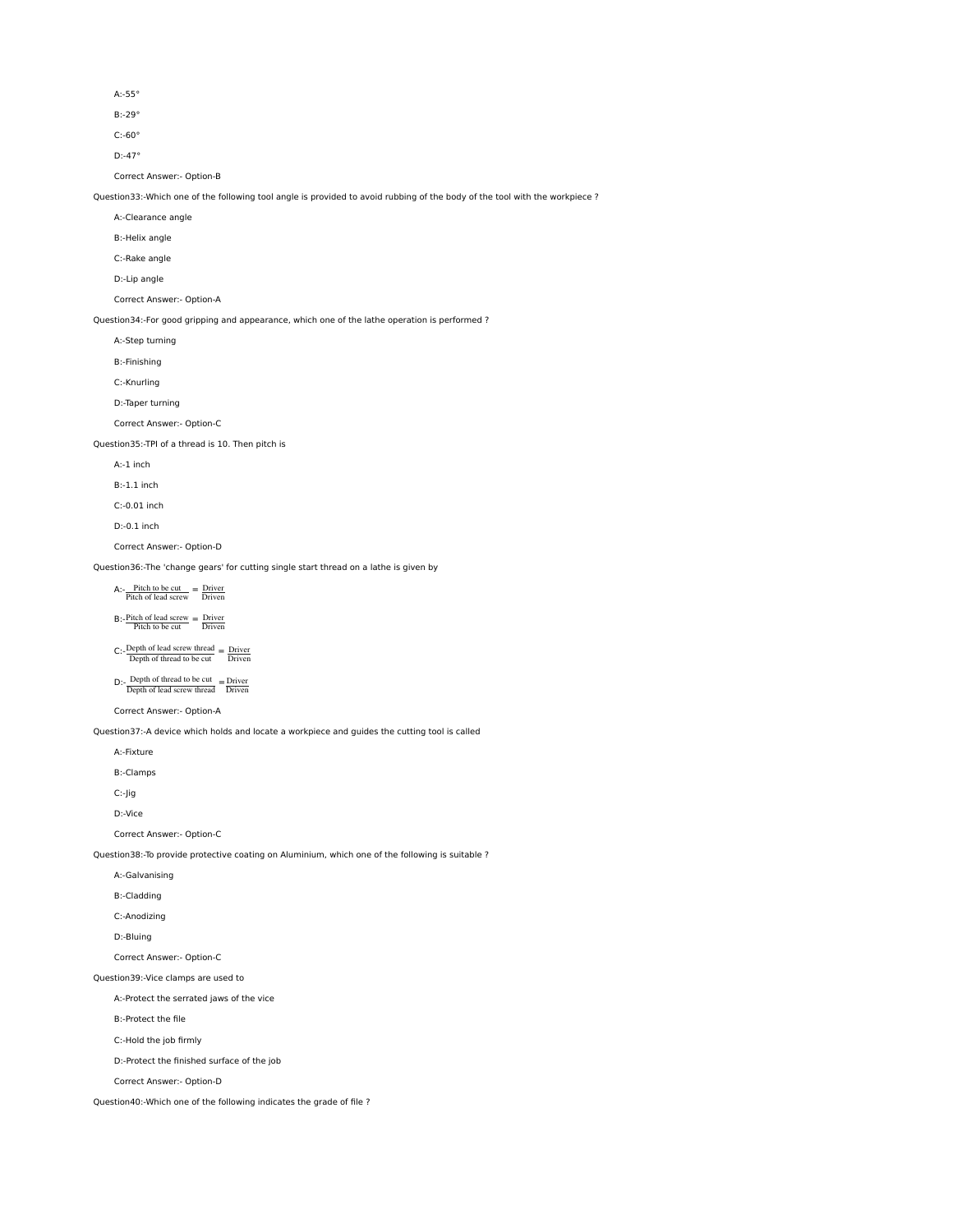A:-Second cut

B:-Single cut

C:-Double cut

D:-Rasp cut

Correct Answer:- Option-A

Question41:-Which of the following is an example of linear measuring instrument ?

A:-Straight edge

B:-Steel rule

C:-Spirit level

D:-Bevel protractor

Correct Answer:- Option-B

Question42:-Caliper with one leg is bent and the other leg is straight called

A:-Hermaphrodite caliper

B:-Inside caliper

C:-Outside caliper

D:-Vernier caliper

Correct Answer:- Option-A

Question43:-Any mineral body from which metal can be economically recovered is called

A:-Alloy

B:-Element

C:-Flux

D:-Ore

Correct Answer:- Option-D

Question44:-Furnace used for the production of cast iron is

A:- Blast furnace

B:-Electric furnace

C:-Cupola furnace

D:-Reverberatory furnace

Correct Answer:- Option-C

Question45:-Hand file is also known as

A:-Safe edge file

B:-Square file

C:-Flat file

D:-Needle file

Correct Answer:- Option-A

Question46:-High carbon steel contains

A:-0.15% to 0.45% carbon

B:-0.03% to 0.05% carbon

C:-0.8% to 1.5% carbon

D:-0.03% to 0.10% carbon

Correct Answer:- Option-C

#### Question47:-Galena is the ore of

A:-Aluminium

B:-Lead

C:-Copper

D:-Tin

Correct Answer:- Option-B

Question48:-Least count of Metric Vernier Caliper

A:-0.02 mm

B:-0.01 mm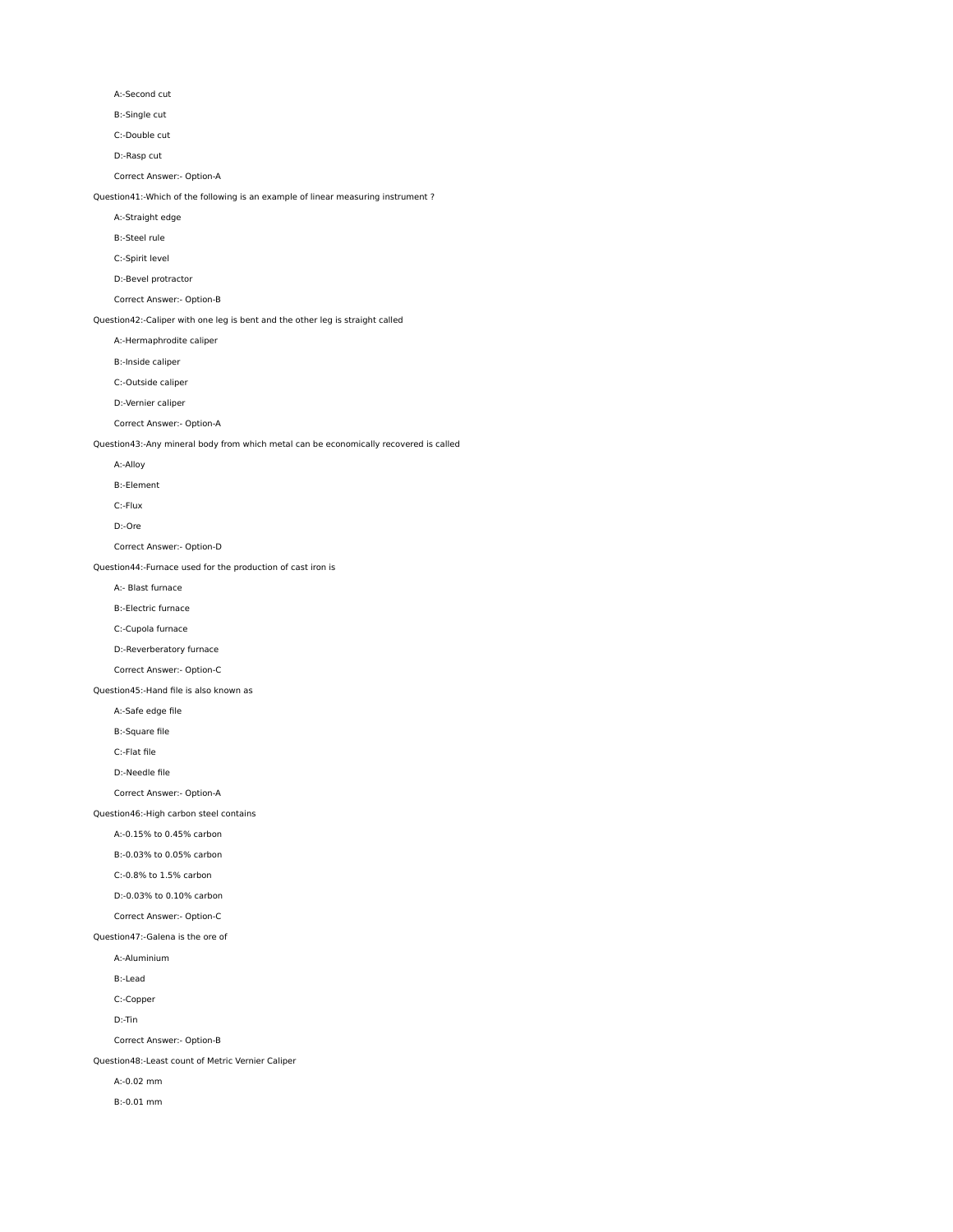C:-0.10 mm

D:-0.20 mm

Correct Answer:- Option-A

Question49:-Centre punch is ground to an angle of

A:-30°

B:-45°

C:-60°

D:-90°

Correct Answer:- Option-D

Question50:-In 18-4-1 H.S.S. tool, 18 represent the part of

A:-Chromium

B:-Molybdenum

C:-Tungsten

D:-Vanadium

Correct Answer:- Option-C

Question51:-Tool used for cutting internal thread into a hole

A:-Reamer

B:-Tap

C:-Die

D:-Stud extractor

Correct Answer:- Option-B

Question52:-A wedge like tool used to remove the taper shank drill from the nose of drilling machine spindle is

A:-Drill chuck key

B:-Chisel

C:-Allen key

D:-Drill drift

Correct Answer:- Option-D

Question53:-The direction of filing stroke is perpendicular to the axis of file in

A:-Straight filing

B:-Cross filing

C:-Draw filing

D:-None of these

Correct Answer:- Option-C

Question54:-The chisel used for cutting oil grooves in bearing is

A:-Round nose chisel

B:-Cross cut chisel

C:-Flat chisel

D:-Cold chisel

Correct Answer:- Option-A

Question55:-Thread usually found in screw jack

A:-V-Thread

B:-Acme thread

C:-Knuckle thread

D:-Square thread

Correct Answer:- Option-D

Question56:-A headless bolt threaded at both end is called

A:-Screw

B:-Stud

C:-Rivet

D:-Thread extractor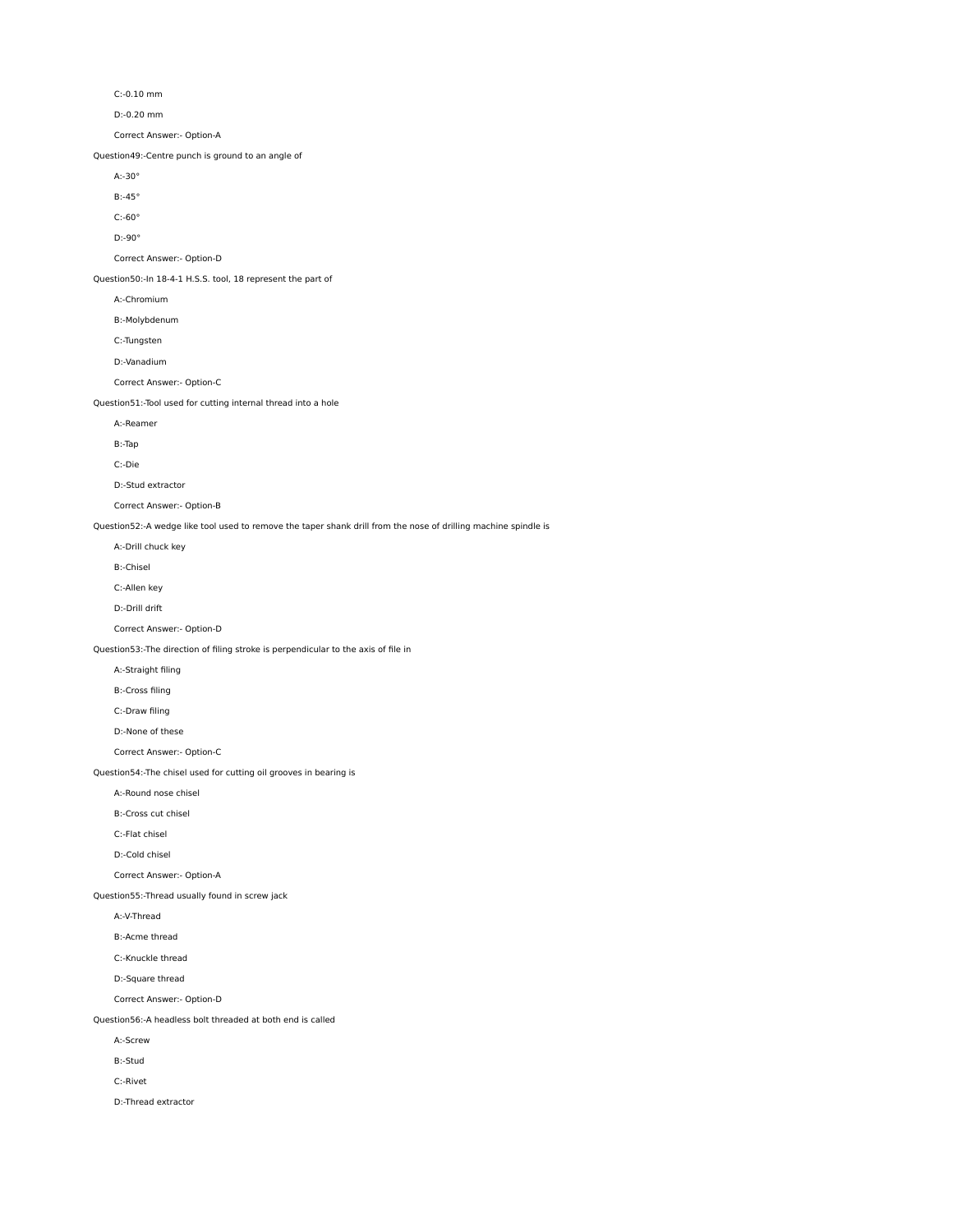Correct Answer:- Option-B

Question57:-Fit adopted in cart wheel fixing

A:-Shrink fit

B:-Running fit

C:-Push fit

D:-sliding fit

Correct Answer:- Option-A

## Question58:-Which file has 100 to 120 teeth per 25 mm ?

A:-Rough file

- B:-Second cut file
- C:-Dead smooth file

D:-Bastard file

Correct Answer:- Option-C

Question59:-Liquid carburising is also known as

A:-Nitriding

B:-Cyaniding

C:-Hardening

D:-Annealing

Correct Answer:- Option-B

Question60:-Temperature at which oil turn into steam and evaporate is called

A:-Fire point

B:-Viscosity

C:-Pour point

D:-Flash point

Correct Answer:- Option-D

Question61:-Nut used in Hacksaw frame

A:-Wing nut

B:-Cap nut

C:-Castle nut

D:-Ring nut

Correct Answer:- Option-A

Question62:-A uniform increase or decrease in diameter along the length of a cylinder is called

A:-Step cut

B:-Chamfer

C:-Thread

D:-Taper

Correct Answer:- Option-D

Question63:-Teeth of similar shapes are cut parallel to shaft in

A:-Bevel gear

B:-Spur gear

C:-Helical gear

D:-Worm gear

Correct Answer:- Option-B

Question64:-A natural abrasive is

A:-Aluminium oxide

B:-Silicon carbide

C:-Emery

D:-None of these

Correct Answer:- Option-C

Question65:-Fixtures used for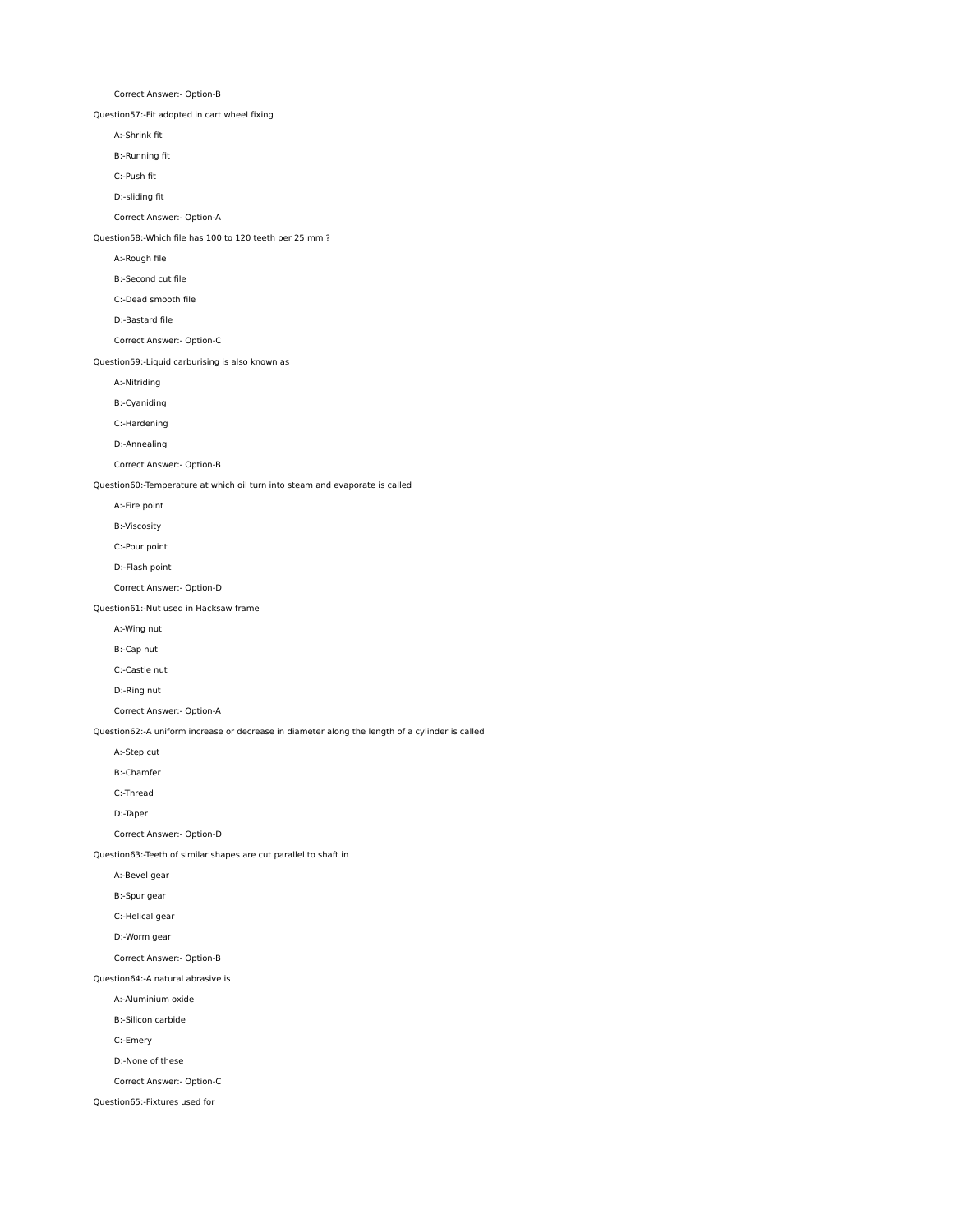A:-Holding and locating workpiece

B:-Control the machine

C:-Guide the cutting tool

D:-Holding the workpiece and guide the cutting tool

Correct Answer:- Option-A

Question66:-The distance from a point on one thread to the corresponding point on the next thread is

A:-Lead

B:-Start

C:-Pitch

D:-Crest

Correct Answer:- Option-C

Question67:-A tin base alloy containing 88% tin, 8% antimony and 4% copper is called

A:-Gun metal

B:-Y-alloy

C:-Monel metal

D:-Babbit metal

Correct Answer:- Option-D

Question68:-When rotating a nut over a bolt, if the nut advance axially when rotating the nut in an anticlockwise direction it indicate

A:-Left hand thread

B:-Right hand thread

C:-Multi start thread

D:-Error in thread

Correct Answer:- Option-A

Question69:-In order to change the properties and characteristics of metals either heated or cooled is known as

A:-Carburising

B:-Nitriding

C:-Heat treatment

D:-Cyaniding

Correct Answer:- Option-C

Question70:-While filing, the teeth of files are clogged by particles of metal is known as

A:-Glazing

B:-Pinning

C:-Piercing

D:-Spinning

Correct Answer:- Option-B

Question71:-In which foundation bolt, one side is straight and the other is in taper

A:-Rag type foundation bolt

B:-Lewis type foundation bolt

C:-Eye type foundation bolt

D:-Cotter foundation bolt

Correct Answer:- Option-B

Question72:-The property of a metal by virtue of which they can be drawn into wires is known as

A:-Toughness

B:-Malleability

C:-Brittleness

D:-Ductility

Correct Answer:- Option-D

Question73:-The act of joining the slip gauges together while building up to size is known

A:-Wringing

B:-Honing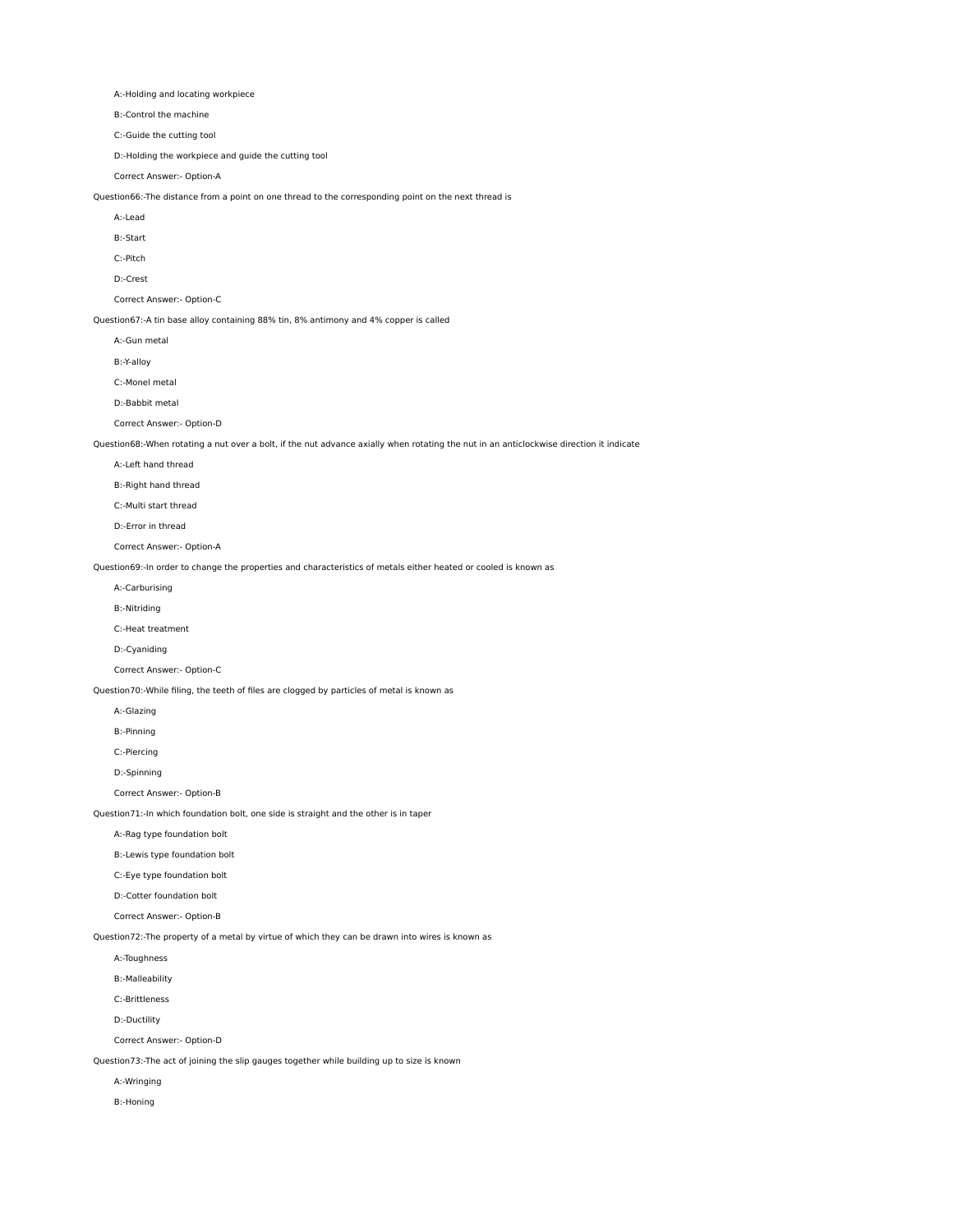C:-Setting

D:-Lapping

Correct Answer:- Option-A

Question74:-The taper generally used on taper shank of drills and reamers is

A:-Jarno taper

B:-Brown and sharp taper

C:-Morse taper

D:-Metric taper

Correct Answer:- Option-C

#### Question75:-A neutral flame have

A:-Excess of oxygen than acetylene

B:-Equal volume of oxygen and acetylene

C:-Excess of acetylene than oxygen

D:-No oxygen

Correct Answer:- Option-B

Question76:-The process of finishing round holes by bonded abrasive stone is called

A:-Lapping

B:-Reaming

C:-Boring

D:-Honing

Correct Answer:- Option-D

Question77:-A Vernier metric micrometer shows the reading 6.214 mm. In this reading the number of Vernier scale coincide with thimble division

A:-4

B:-6

C:-21

D:-14

Correct Answer:- Option-A

Question78:-Gauge used to check the outside diameter of shaft

A:-Plug gauge

B:-Feeler gauge

C:-Snap gauge

D:-Depth gauge

Correct Answer:- Option-C

Question79:-To locate pulleys or gears on a shaft and prevent relative movement between them, we use

A:-Nuts

B:-Keys

C:-Washers

D:-Couplings

Correct Answer:- Option-B

Question80:-A hole is to be drilled in an M. S. plate with a drill of size 15 mm, R.P.M. is 700. Find the cutting speed.

A:-23 meter/minute

B:-30 meter/minute

C:-15 meter/minute

D:-33 meter/minute

Correct Answer:- Option-D

Question81:-The typical forward voltage of a yellow colour LED is

A:-2.1 V

B:-1.8 V

C:-2.2 V

D:-2.4 V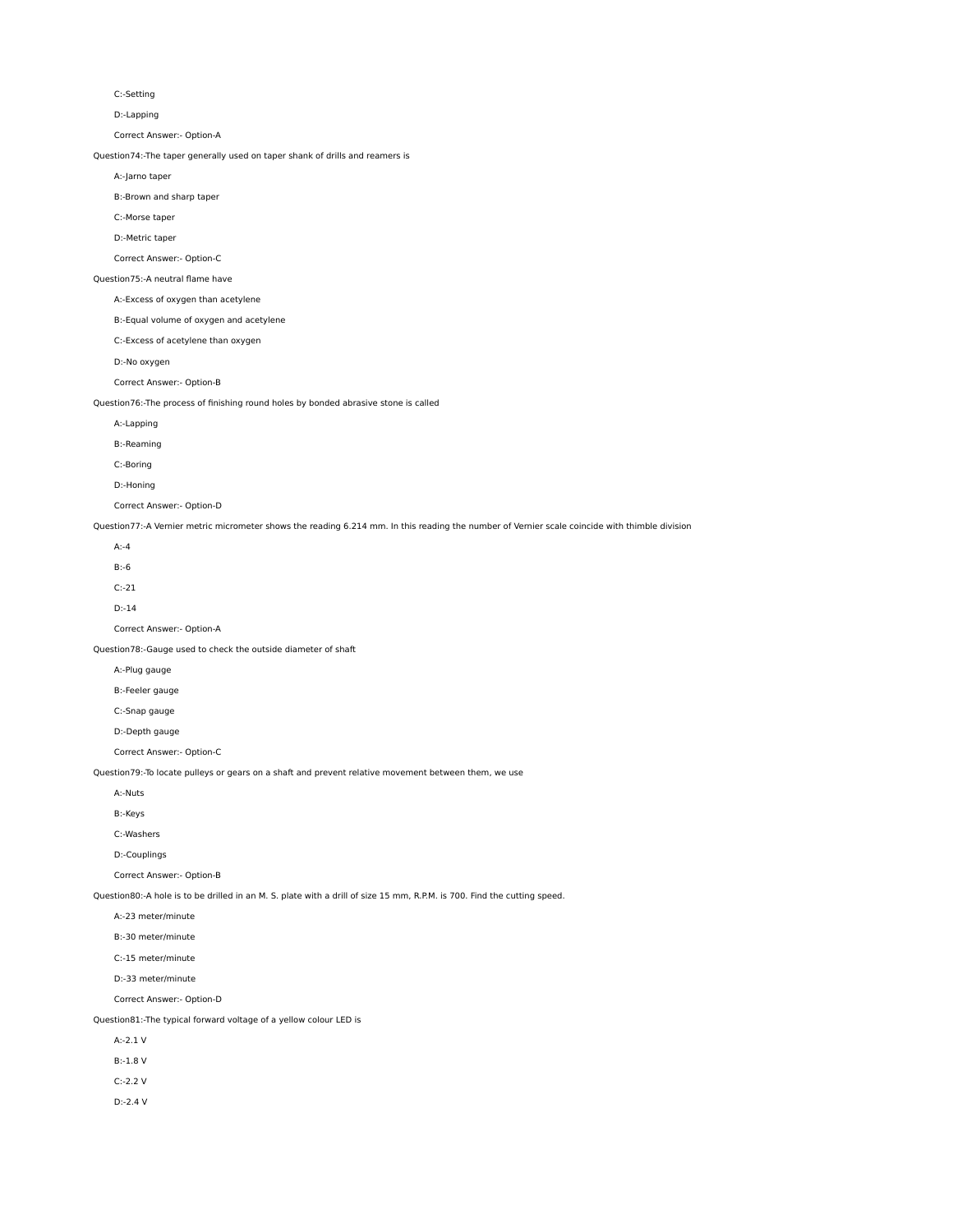Correct Answer:- Option-A

Question82:-The light of Mercury Vapour Lamp is

A:-Redish orange

B:-Greenish

C:-Redish blue

D:-White with bluish green

Correct Answer:- Option-D

Question83:-To get pink colour in Neon sign Lamp \_\_\_\_\_\_\_\_\_\_\_\_\_ chemical powder coated in the inner side of the tube.

A:-Cadmium silicate

B:-Zinc silicate

C:-Cadmium borate

D:-Calcium silicate

Correct Answer:- Option-C

Question84:-Drop test of an armature is used for testing

A:-Number of turns

B:-Correct resistance

C:-Short and open circuits

D:-All of the above

Correct Answer:- Option-D

Question85:-Humming sound produced by a motor is due to

A:-Low voltage

B:-Shorted field or armature winding

C:-Dirty conductor

D:-Open field conductor

Correct Answer:- Option-B

Question86:-Current sensing single phasing preventers are suitable for

A:-Constant voltage application motor

B:-Constant load motors

C:-Variable voltage application motors

D:-All of the above

Correct Answer:- Option-B

Question87:-The Terminals of a GTO are

A:-Anode, Cathode, Gate

B:-Collector, Emitter, Gate

C:-Source, Drain, Gate

D:-Collector, Base, Emitter

Correct Answer:- Option-A

Question88:-In DC generator metal graphite brushes are used for

A:-High current and high voltage application

B:-Low current and low voltage application

C:-High current and low voltage application

D:-Low current and high voltage application

Correct Answer:- Option-C

Question89:-Which of the following is not a standard accuracy class of potential transformers ?

A:-0.6

B:-0.1

C:-0.5

D:-1.0

Correct Answer:- Option-A

Question90:-In Electrician Solder the percentage of Tin and Lead is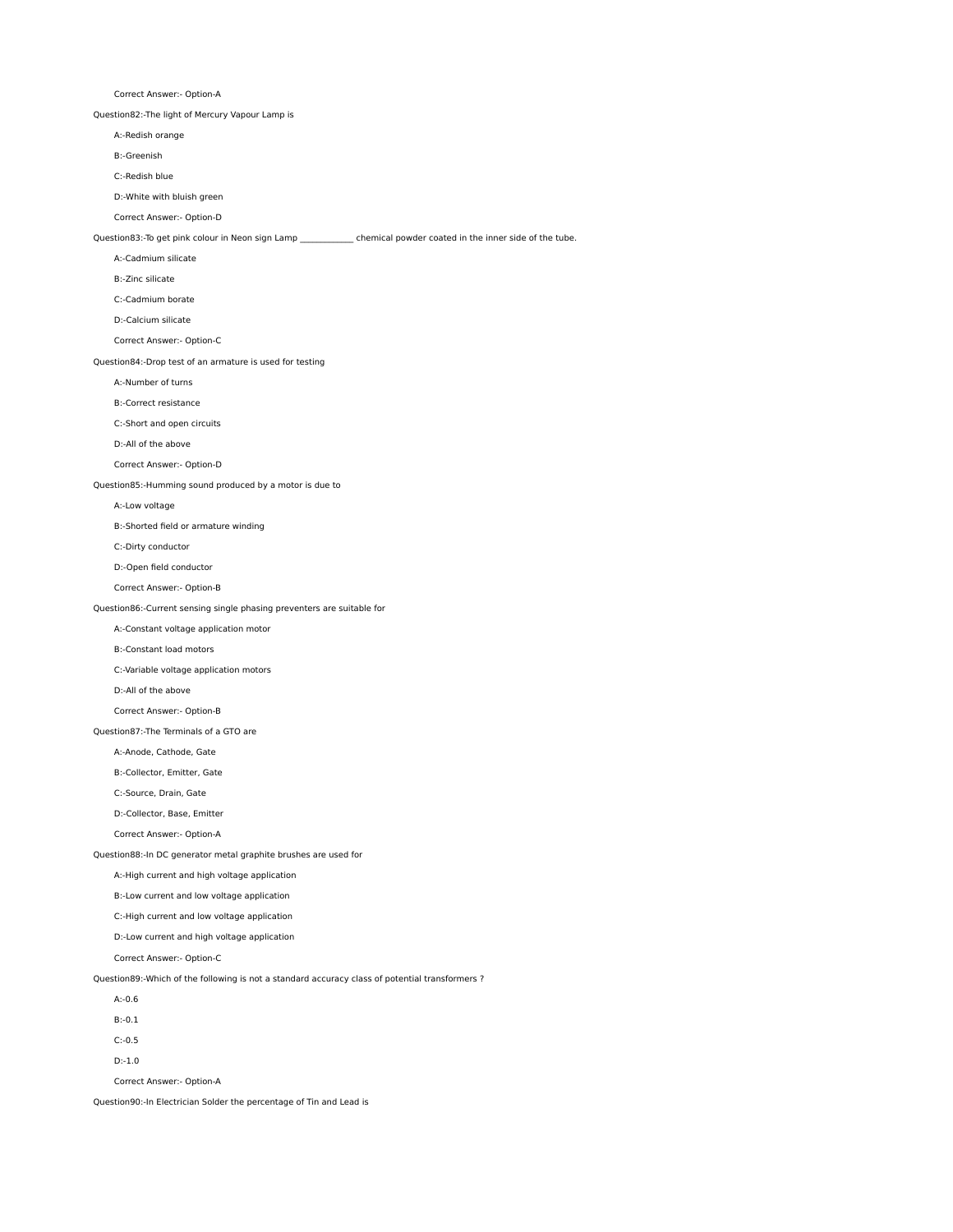A:-60% Lead 40% Tin

B:-40% Tin 60% Copper

C:-60% Tin 40% Lead

D:-40% Zinc 60% Tin

Correct Answer:- Option-C

Question91:-The instrument used for measuring speed is

A:-Tong Tester

B:-Tachometer

C:-Hydrometer

D:-Growler

## Correct Answer:- Option-B

Question92:-The armature current in DC motor is maximum when

A:-When motor has picked up maximum speed

B:-The motor has intermediate stage

C:-The motor has just switched off

D:-The motor has just started moving

Correct Answer:- Option-D

Question93:-A series RL circuits has a R = 30  $\Omega$  and L = 40  $\Omega$  the Z is

A:-70 Ω

B:-10 Ω

C:-20 Ω

D:-50 Ω

Correct Answer:- Option-D

Question94:-The Magnetic field produced in the stater of a three phase induction motor is at

A:-Slip speed

B:-Synchronous speed

C:-Asynchronous speed

D:-Rotor speed

Correct Answer:- Option-B

Question95:-The heat proof insulating material used for heater base is

A:-Mica

B:-Glass wool

C:-Cotton

D:-Porcelain

Correct Answer:- Option-A

Question96:-A 4 Pole 1200 rpm alternator will generate emf at the frequency of

A:-25 Hz

B:-50 Hz

C:-40 Hz

D:-60 Hz

Correct Answer:- Option-C

Question97:-Conductivity of copper is approximately

A:-90%

B:-98%

C:-89%

D:-85%

Correct Answer:- Option-A

Question98:-Nichrome is an alloy of

A:-Nickel and cobalt

B:-Nickel and Carbon